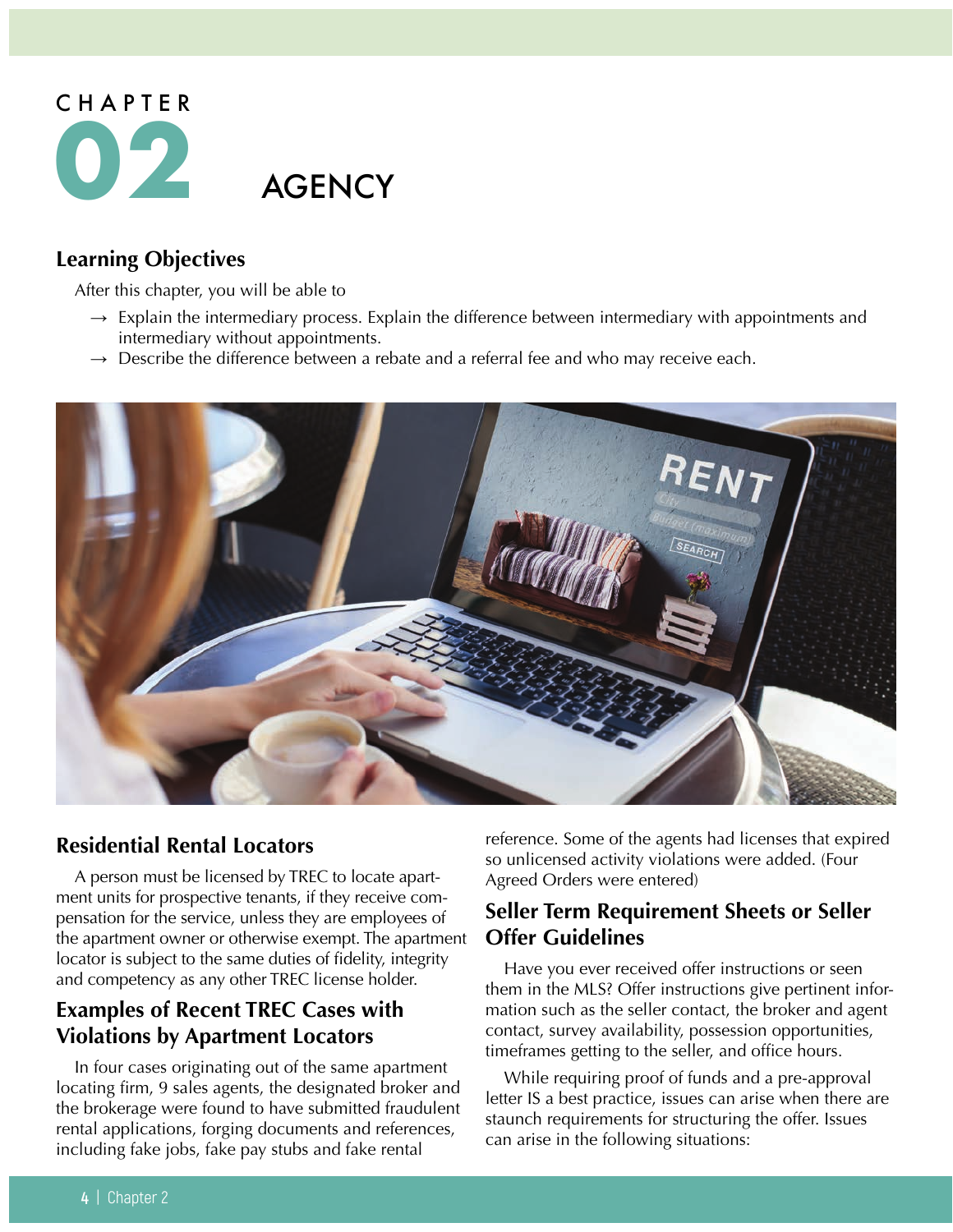- Asking for a percentage amount for earnest money – when Texas does not even legally require it in a contract.
- Requirements for option money amounts and time constraints.
- Limiting the timelines for the buyer approval on credit worthiness in the Third Party Financing Addendum.

The concern comes when agents are dictating what should happen and what the terms should be without instruction from your client. Putting things like "*offers with missing documentation or not correctly filled out will not be presented to seller*" could put you in violation. Did your seller really instruct you to do so and are those instructions in writing. All of us want to protect our clients, but do not overstep your authority making those decisions.

There are some situations such as foreclosure, relocation, or a brokerage owner business model who will structure certain contract requirements. Being the principal does afford the opportunity to generate the rules but remember - it is not the agent's decision.

Keep in mind also that if the term sheet you require for offers in effect makes the only variable the purchase price, you may have inadvertently created an auction situation. That would mean you would have to be licensed as an auctioneer and follow the Auctioneer Laws administered by the Texas Department of Licensing and Regulation.

# **Intermediary Refresher - Intermediary Means "Enter the Middle"**

By law, Texas does not permit dual agency. Instead, the statute sets out a process known as intermediary if a broker is going to represent both parties to a transaction. So as an agent of the broker who is an intermediary, you are stepping into the middle of the transaction and facilitating; and if appointments are properly made, giving advice.

For clarity, what and how does intermediary happen? First, the broker must decide if they are willing to offer intermediary at their firm. The clients must also agree to the intermediary – whether with appointments or no appointments. The consumer is introduced to the concept of intermediary through the Information About Broker Services form. The statutory disclosure and preemptive consent to intermediary is usually contained in the listing agreements and buyer agreements between the clients and the broker. Once the situation presents itself [a seller and buyer who are represented by the same broker want to negotiate on a particular property], there is a secondary notice if appointments are

to be made so the parties will know who will represent whom. Note also that if consent to intermediary was not preemptively given previously, written consent to intermediary can also be obtained at the time the intermediary situation presents itself. TEXAS REALTORS® has a form, TXR 1409, Intermediary Relationship Notice, available for members to use or a broker can have an attorney draw up an appropriate notice form.

The broker has final say whether they will appoint or not. There must be at least two agents, not including the broker, in order to appoint. Sole brokers with no or one agent can only be intermediary with NO APPOINT-MENTS. If appointments are made, the agents can give advice and opinions to their appointed client. Without appointments, neither the broker nor any agent can give advice or opinions.

The statute specifies four tenets that must be obeyed during intermediary, whether there are appointments or not:

- 1. the buyer cannot be told the seller would accept a price less than asking price,
- 2. the seller may not be told the buyer would pay more than the price submitted in a written offer,
- 3. no confidential information may be shared unless permitted in writing by a party, and
- 4. all parties must be treated impartially and fairly.

### **DISCUSSION**

- An agent brings in a listing to the brokerage. Later a call comes in to the brokerage from a prospect and it is passed to the brokerage's buyer agent. The buyer agent--eager to sell the property--makes an appointment to meet the prospect. Who does the buyer agent represent?
- 2. An agent represents both the buyer and seller in a transaction. The agent says, "Don't worry, I can represent you both and get this deal done. We don't need another agent in the mix. It will go easier if it's just me, after all I know what the seller wants."

Since there are no appointments, there is only one agent who will facilitate the paperwork between the parties. No advice or opinions mean that the agent cannot advise the buyer. The agent says, "You tell me the terms and I will fill in the blanks." The buyer asks, "Should we offer more?'" The agent shrugs his shoulders and shakes his head because he cannot give advice or opinion. The seller asks, "Should we counter this offer?" The agent looks at the seller but can offer NO advice or opinion! What is wrong with this scenario?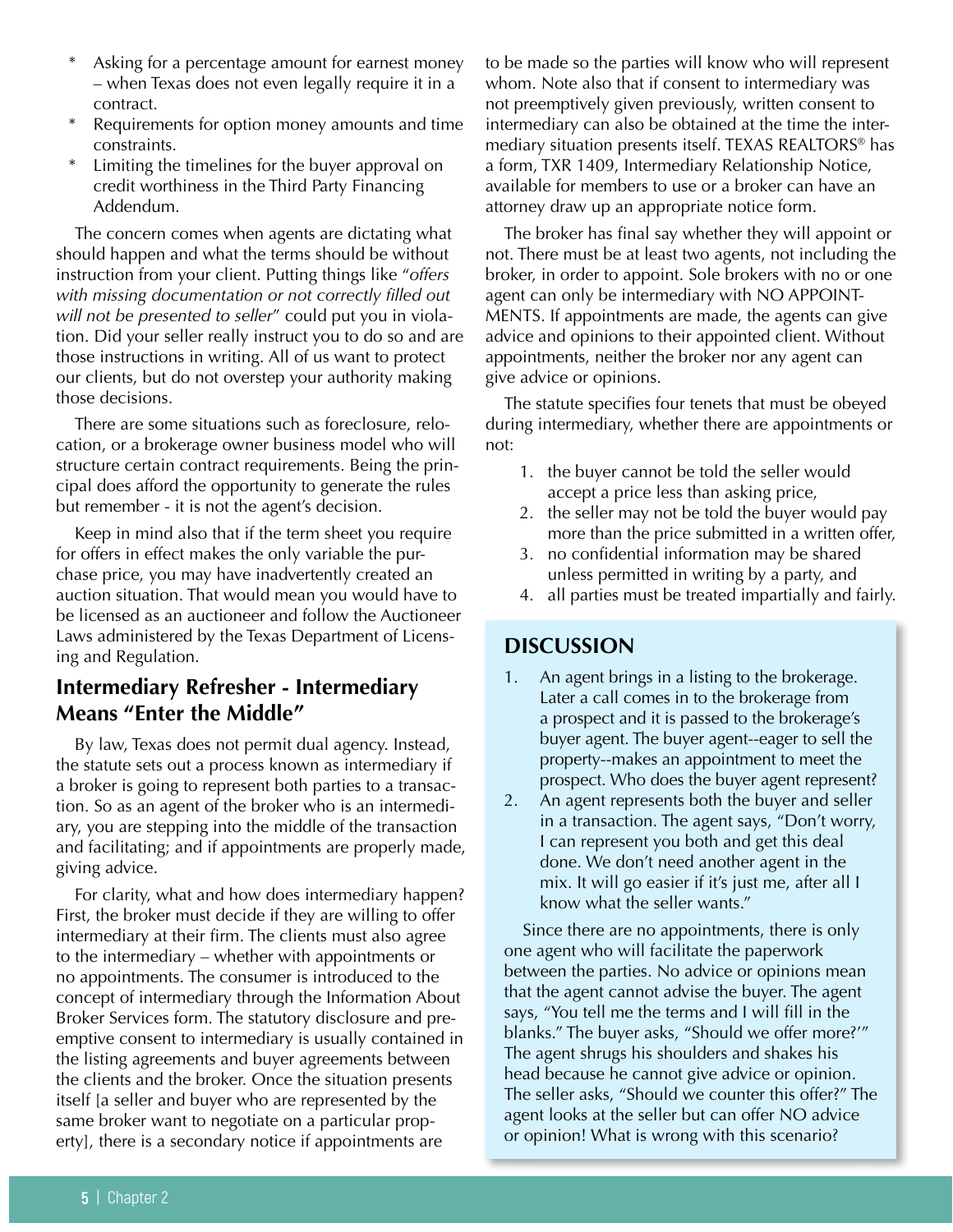# **Recent TREC Cases - Agency Violations**

#### **Case 1**

A sales agent scheduled a showing for his client's interested buyers. Prior to the showing, the sales agent arrived and accessed the home. The sales agent was videotaped going through dresser drawers and viewing items in the drawers of bedroom furniture located in the master bedroom. The agent was also on tape going into other parts of the home for a prolonged period of time. No items were taken or damaged, but the sales agent did not have authority to access these areas while showing a home or at any time. (Agreed Order)

#### **Case 2**

A buyer's agent left the buyer and an A/C technician (doing an estimate for repairs) in the property alone (the agent did not schedule enough time for the appointment) and gave the key to the buyer and told the buyer to put the key back in the lockbox and lock up when they were done. No damage or harm, just an upset seller because she had not known about or consented to the unescorted buyer and A/C technician on her property. (Agreed Order).

#### **Case 3**

A sales agent represented a commercial tenant and entered into a representation agreement that was a custom form (Agreement). The agent was paid a commission on a commercial lease transaction after the commercial lease was finalized but after the Agreement expired and he kept the retainer fee. By the terms of the Agreement, the agent was to either be paid a commission on the lease or keep the \$2,000 retainer fee paid upfront-not both. The agent demonstrated bad faith and untrustworthiness when he kept both.

In addition, the agent failed to disclose to his client that the landlords were willing to enter into a 3-to-5 year lease instead of a 10-year lease. The agent continued to push for a 10-year lease when his client told him he was more comfortable with a shorter-term lease, and that his goal was to be the first float center in San Antonio. By continuing to push for a longer lease term and more commission on renewals and expansions, the agent placed his own interests above that of his client's interests to his client's detriment. During the delay for the extended negotiations, another float center opened up in the area first. [Final Order by Commission after the SOAH (State Office of Administrative Hearing) hearing].

### **Rebates and Referral Fees**

**What is the difference between a rebate and a referral fee?** A **rebate** can be cash or anything of value and is part of a license holder's commission that the license

holder gives to a party of the transaction. A **referral fee** is something of value given by a license holder to someone for sending a prospective buyer, seller, landlord or tenant his way.

**Who can receive a rebate or referral fee?** A **rebate** can only be given to a party of a real estate transaction where the license holder represents one of the parties. A **referral fe**e may only be given to a licensed broker or sales agent, unless the value of the gift is \$50 or less and is not cash, cash like, (i.e. a gift card) rent bonuses, or discounts. A person not licensed as a real estate broker or sales agent may receive a **referral fee** in very limited circumstances if they are engaged in the business of selling goods or services to the public and other factors are met. This exception is hardly ever used and can be found in 22 TAC §535.20(b).

**Some details to consider:** If the **rebate** is provided to someone other than the license holder's client, the client and sponsoring broker must first provide written consent. A license holder may not receive a **rebate** from a person other than their client without first disclosing to their client that the license holder intends to receive the payment. The license holder's client must consent prior to receiving the payment. However, this does not include **referral fees** between license holders. A **rebate** to a buyer from a license holder may be subject to restrictions by the buyer's lender. The buyer should notify and obtain the consent of the buyer's lender to address any impact the rebate may have on the determination regarding the buyer's credit worthiness.

### **DISCUSSION**

- 1. Can our team set up a "VIP" club for people who refer someone to the team more than 3 times a year? If they are in our "VIP" club, we will send them a box of goodies every month.
- 2. Can a license holder offer to enter an unlicensed person in a drawing to win a cruise for referring a potential lessee or buyer?
- 3. Is a locator permitted to rebate a portion of the locator's fee to the tenant?